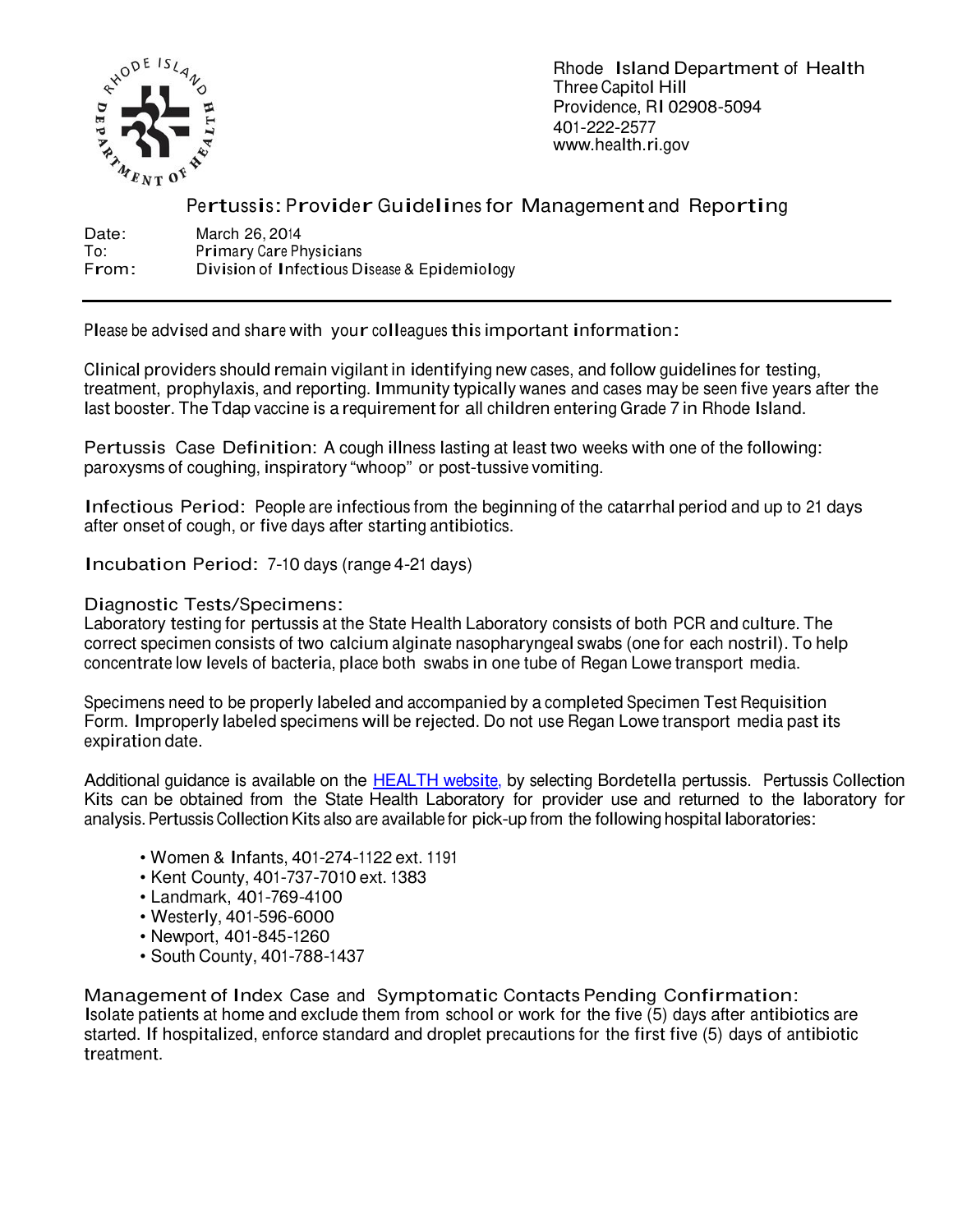The Centers for Disease Control and Prevention (CDC) recommends the following macrolides for treatment or prophylaxis of pertussis:

# Azithromycin

• Infants aged <6 months: 10 mg/kg per day for 5 days.

• Infants and children aged >6 months: 10 mg/kg (maximum: 500 mg) on day 1, followed by 5 mg/kg per day (maximum: 250 mg) on days 2—5.

• Adults: 500 mg on day 1, followed by 250 mg per day on days 2—5.

### Erythromycin Estolate

• Infants aged <1 month: not preferred because of risk for infantile hypertrophic pyloric stenosis (IHPS).

Azithromycin is the recommended antimicrobial agent. If azithromycin is unavailable and erythromycin is used, the dose is 40—50 mg/kg per day in 4 divided doses. These infants should be monitored for IHPS.

• Infants aged >1 month and older children: 40—50 mg/kg per day (maximum: 2 g per day) in 4 divided

doses for 14 days.

• Adults: 2 g per day in 4 divided doses for 14 days

Clarithromycin

• Infants aged <1 month: not recommended.

• Infants and children aged >1 month: 15 mg/kg per day (maximum: 1 g per day) in 2 divided doses each day for 7 days.

• Adults: 1 g per day in two divided doses for 7 days.

Trimethoprim-sulfamethoxazole can be used as an alternate antimicrobial agent:

• Infants aged <2 months: contraindicated.

• Infants aged >2 months and children: Trimethoprim 8 mg/kg per day, sulfamethoxazole <sup>40</sup> mg/kg per day in 2 divided doses for 14 days.

• Adults: Trimethoprim 320 mg per day, sulfamethoxazole 1,600 mg per day in 2 divided doses for 14 days.

#### High Risk Groups:

Persons who have pertussis, are suspected to have pertussis, or are contacts of a pertussis case patient, and who may be at risk for developing severe disease and adverse outcomes include: persons with an immunodeficiency condition; persons who have other underlying severe disease such as chronic lung disease; pregnant women in the third trimester; and infants <1 year of age. Disease in infants younger than 6 months of age can be atypical with a short catarrhal stage, gagging, gasping, or apnea as prominent early manifestations, and often with an absence of whoop.

# Management of Contacts:

1. Identify exposed close contacts (household/childcare, other) of index cases and place on prophylactic antibiotic (regimen is identical to treatment) regardless of age or vaccination status.

Definition of close contact will vary depending on the situation:

• Direct face-to-face contact for a period (not defined) with a case-patient who is symptomatic (e.g., in the catarrhal or paroxysmal period of illness);

- Shared confined space in close proximity for a prolonged period of time, such as >1 hour,
- with a symptomatic case patient; or
- Direct contact with respiratory, oral, or nasal secretions from a symptomatic case-patient.

2. Assess immunization status of contacts and immunize with age appropriate pertussis-containing vaccine (Dtap/Tdap). Consult with HEALTH's Immunization Program for additional guidance, if needed.